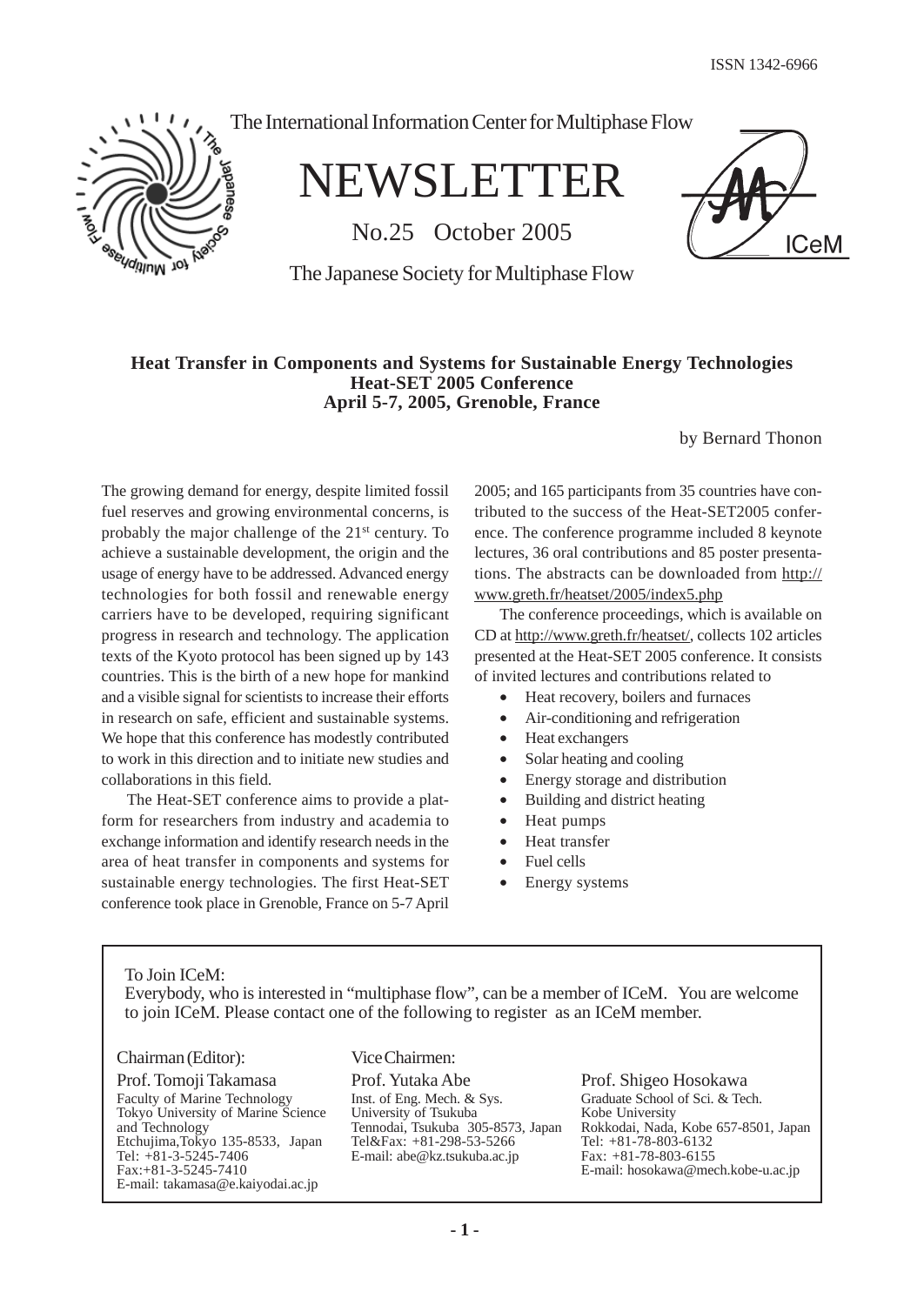The Heat-SET 2005 conference is the first of a series of bi-annual conferences. The Heat-SET 2007 conference will take place in April 2007, Chambery, France. More information will be available at http:// www.greth.fr/heatset/.

Dr. Bernard Thonon GRETh CEA-Grenoble

17 rue des martyrs 38054 Grenoble, Cedex 9 France tel : 33 (0)438 78 30 79 fax : 33 (0) 438 78 51 61 E-mail : bernard.thonon@greth.fr www.greth.fr http://sherhpa.fiz-karlsruhe.de

# **Heat Exchanger Fouling and Cleaning - Challenges and Opportunities June 5-10, 2005, Kloster Irsee, Germany**

# by Hans Müller-Steinhagen

Engineering Conferences International (ECI)

Conference Title: Heat Exchanger Fouling and Cleaning - Challenges and Opportunities

Conference dates/location: June 5- 10. 2005, Kloster Irsee, Germany

Chairman: Prof. Hans Müller-Steinhagen, German Aerospace Centre, Pfaffenwaldring 38-40, D-70569 Stuttgart, Germany

Co-Chairman: Prof. Paul Watkinson, The University of British Columbia, 2216 Main Mall, Vancouver, BC, Canada V6T 1W5

Conference Scientific Secretary: Dr. Reza Malayeri, German Aerospace Centre, Pfaffenwaldring 38-40, D-70569 Stuttgart, Germany

Following the highly successful meetings in San Luis Obispo (1995), Lucca (1997), Banff (1999), Davos  $(2001)$  and Santa Fé  $(2003)$ , the 6<sup>th</sup> conference in this series for the first time was held in Kloster Irsee, Germany. The goal of this conference was to promote breakthrough thinking and explore new theoretical and practical approaches to address the challenge of fouling of heat exchangers. This meeting provided an opportunity for experts from around the world to present their latest research and technological developments in fouling and cleaning strategies. It involved overview presentations, technical papers, poster sessions, and panel discussion.

In total, the conference attracted 65 representatives from universities, research institutes and companies presenting 57 lectures and posters. Following a thorough reviewing process, selected papers will be published in Heat Transfer Engineering; the full set of conference proceedings will be available as an electronic publication by Bepress Publishing Company.

Prof. Hans Müller-Steinhagen German Aerospace Centre Pfaffenwaldring 38-40, D-70569 Stuttgart Germany E-mail : Hans.Mueller-Steinhagen@dlr.de

# **An Announcement from Editor**

The JSMF gives internet-service for ICMF members.

You can read updated ICeM NEWSLETTER by visiting JSMF homepage

http://www.jsmf.gr.jp/index-en.htm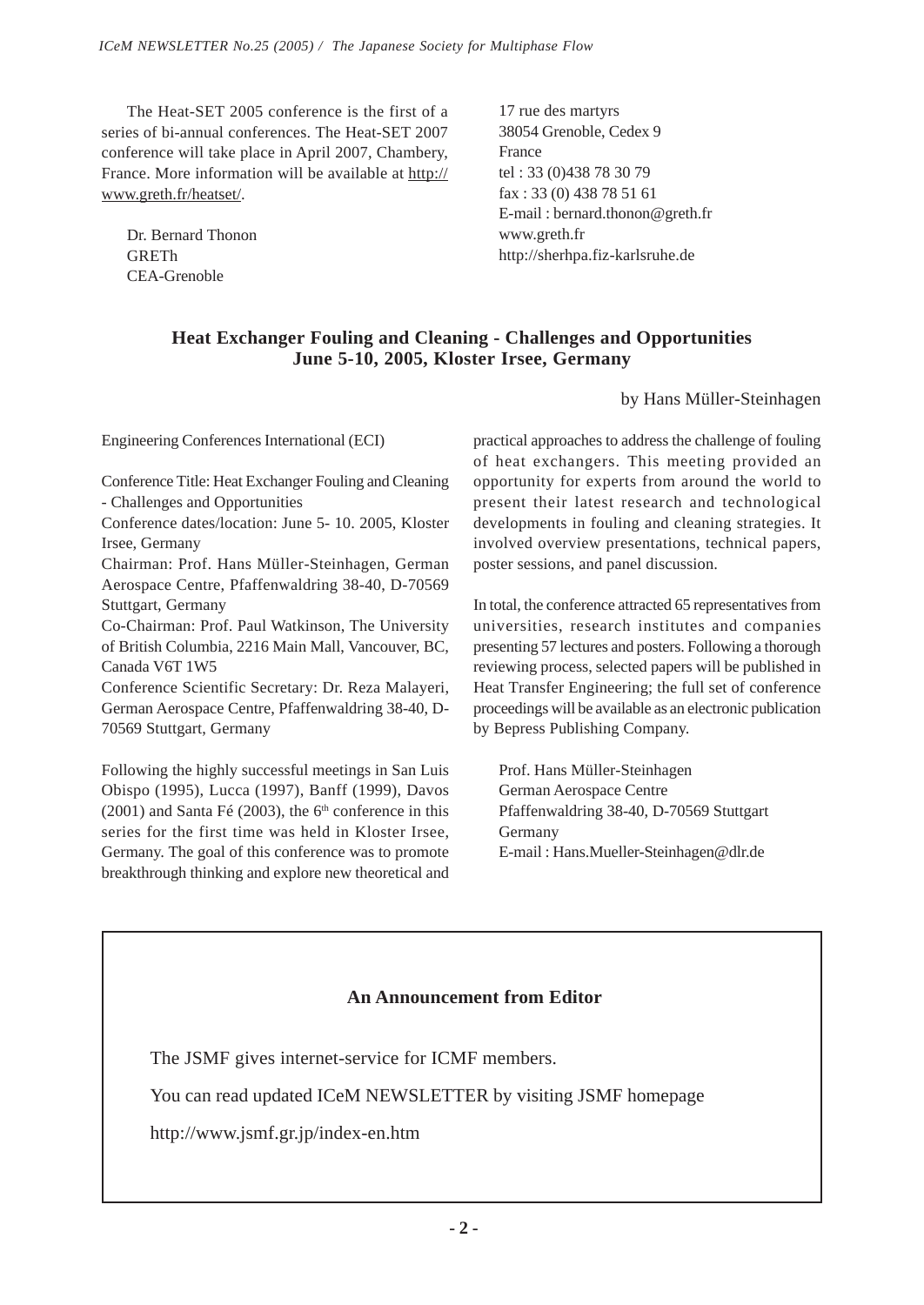# **Report on Computational Fluid Dynamics in Chemical Reaction Engineering IV June 19-24, 2005, Barga, Italy**

by Anthony G. Dixon

The Fourth Engineering Conferences International (ECI) conference on CFD in CRE was held on June 19-24, 2005 at Il Ciocco Hotel and Conference Center, Barga, Italy. Previous conferences in the series were held in San Diego (1996), Quebec (2000) and Davos (2003).

Despite the widespread use of CFD in industry, there is still a lack of fully validated predictive CFD models of many relevant transport and reaction phenomena in chemical reaction engineering, especially in the field of multiphase flows and complex reacting flows. This conference provided a forum for cross-fertilization between CFD model developers and industrial practitioners in order to advance the state of the art and prioritize research needs. CFD in CRE conferences are the only scientific meetings that focus on CFD research in chemical reaction engineering.

Ten keynote speakers were invited who are involved in cutting-edge research in the field. Twenty oral presentations and approximately twenty poster presentations were also made, as well as a "hot topics" discussion session. Over sixty participants gathered from a wide range of countries. The CFD in CRE conferences are relatively small, to encourage informal discussion between participants.

The format of each day was to begin with two keynote talks, each for an hour including discussion, and separated by a coffee break. After a short recess, 4-5 oral presentations of 20-25 minutes each were made, followed by lunch. The afternoon began with short two-minute presentations from the poster presenters. The rest of the afternoon was available for informal discussion or recreation. The poster session was at about 5pm followed by dinner and a social hour. All participants gathered in one room, so that everyone could hear all presentations and discussions. All posters remained up throughout the conference. An exception to this schedule was day 3, which featured an excursion to the nearby historical town of Lucca, followed by a discussion on selected topics of current interest: Lattice Boltzmann methods (Harry van den Akker, Delft), CFD in industrial combustion (Jimmy Li, Air Products), and multiphase flow modeling (Bjorn Hjertager, Aalborg).

Day 1 led off the conference on the topic of gassolid flows: fluidized bed and riser reactors. Keynotes were given by Rodney Fox (Iowa State) on CFD models for polydisperse solids and Martin van der Hoef (Twente) on multi-scale modeling of gas-fluidized beds. Day 2 focused on gas-liquid and liquid-liquid flows, with keynotes from Faical Larachi (Laval) on gradient magnetic fields applied to porous media flows and Stephane Zaleski (Univ. Pierre et Marie Curie) on the art of fluid interface CFD. The industrial perspective was featured on day 3, with invited talks from Richard LaRoche (Fluent Inc.) on the evolution of CFD as a tool for chemical engineering and Glenn Price (Nova Chemicals) on CFD perspectives and applications at Nova Chemicals. On day 4 attention turned to chemically reacting flows: CFD with detailed chemistry, fine-particle formation or other processes sensitive to reactive mixing. The keynotes were by Luc Vervisch (LMNF-INSA, CORIA) on DNS and LES of turbulent combustion and Dion Vlachos (Delaware) on simulations of portable microchemical devices. The final half-day was on liquid-solid flows, non-Newtonian and laminar flows and polymer reactors and processes with complex fluids, led by talks from Fernando Muzzio (Rutgers) on reactions in laminar flow and Jos Derksen (Delft) on simulations of dilute to dense solid-liquid suspensions.

I would like to express appreciation to the conference co-chairs, Professor Harry van den Akker of Delft University and Ahmad Haidari of Fluent, Inc.; also to the members of the organizing committee who set up each day's program; and finally to the American Institute of Chemical Engineers and to the Dupont Company for their sponsorship. PDF files of most of the invited talks and oral presentations are available at

http://www.wpi.edu/Academics/Depts/CHE/ Research/HMTL/CFD\_in\_CRE\_IV/.

Prof. Anthony G. Dixon, Conference Chair, Department of Chemical Engineering, Worcester Polytechnic Institute, 100 Institute Road, Worcester, MA 01609, USA Phone: 508-831-5350 Fax: 508-831-5853 E-mail: agdixon@wpi.edu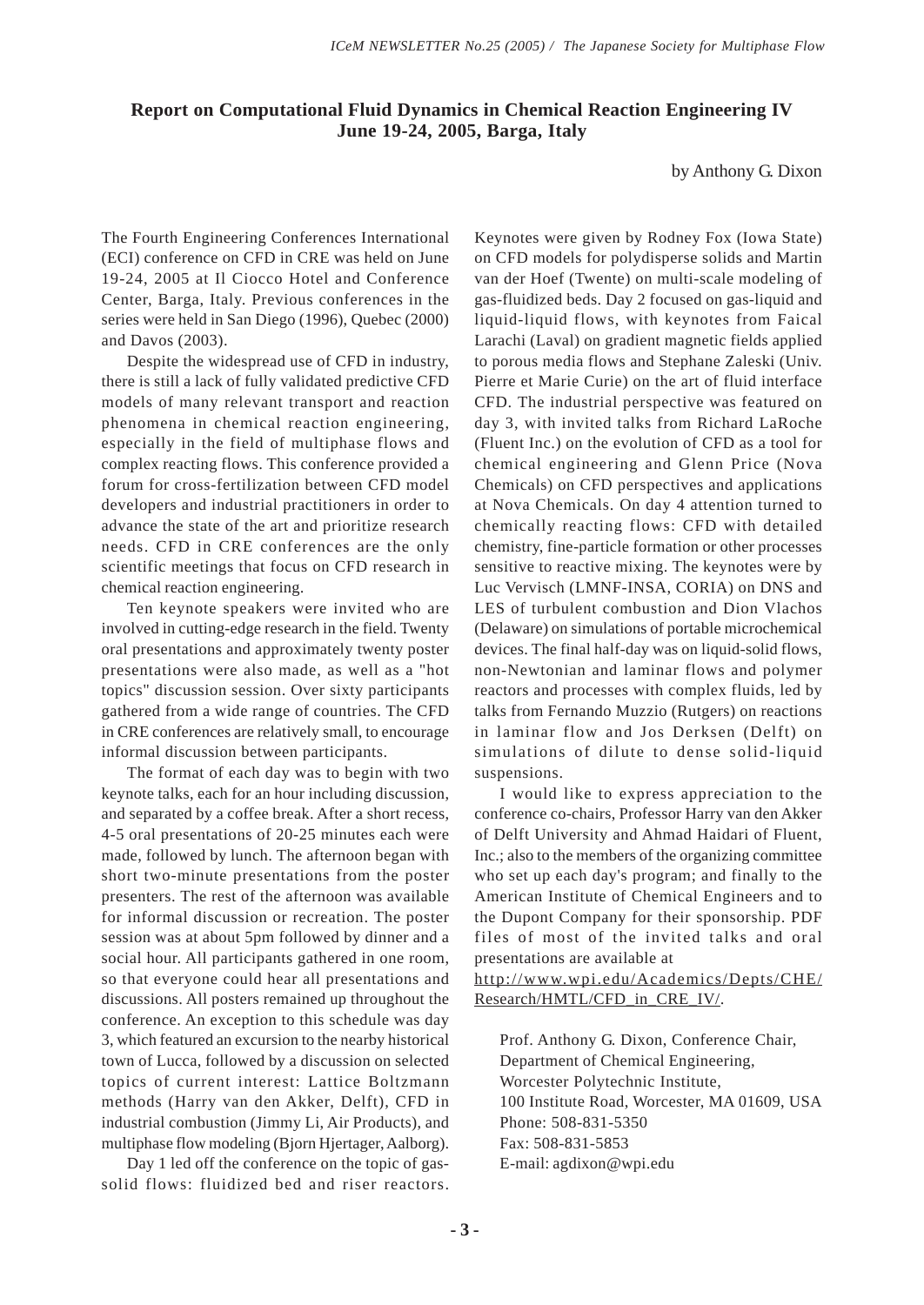# **ECI International Conference on Heat Transfer and Fluid Flow in Microscale September 25-30, 2005, Castelvecchio Pascoli (Barga, Lucca)**

by Gian Piero Celata

The ECI *International Conference on Heat Transfer and Fluid Flow in Microscale*, organized by the Institute of Thermal-Fluid Dynamics of ENEA, in the frame of the ECI, *Engineering Conferences International*, was hold at Castelvecchio Pascoli (Barga, Lucca), from 25 to 30 September 2005.

Such a Conference follows after five years a similar Conference organized by ENEA and ECI (at that time Engineering Foundation). It is therefore possible, considering the rapid growth of research in microscale, to draw some conclusions on the development of microscale research in the field of heat transfer and fluid flow.

A total of 84 participants attended the Conference and about 60 papers have presented in oral plenary sessions, besides seven keynote lectures. Participation from industry has been good with 11 delegates; about 20 participants were PhD students, while 15 belongs to national labs and the remaining pertains to University. A little less than 20 participants (mostly from industry) did not give a paper at the Conference. Distribution of participants spanned over 18 Countries, and Japan (as very often happens) scored the largest participation: Japan 15, USA 10, Germany 9, Ireland 9, Italy 8, Switzerland 8, .....). It can be concluded that participation has been pretty good, with an appropriate contribution from young generation, experts and end users.

The format of ECI Conferences, with plenary sessions, with delegates lodged in the same Conference Centre and therefore with the opportunity to interact each other from the breakfast to the after dinner social hours, and with a narrow conference scope, looks very interesting. As a matter of fact, along the conference week there are many chances for discussion: after the paper presentation, during coffee-break, lunch, predinner, dinner and after dinner. All that leads to the opportunity to have a large feedback for delegates research work

The seven keynote lectures, listed hereunder, have covered many aspects of heat transfer and fluid flow in microscale, such as pressure drop, boiling, interface phenomena, instabilities and modeling.

*Two-phase flow and boiling in microchannels* J.R. Thome - Heat and Mass Transfer Laboratory (LTCM), Ecole Polytechnique Fédérale de Lausanne (EPFL), Lausanne, Switzerland

*Interface effects on flow and heat transfer at microscale* X.G. Liang - Department of Engineering Mechanics, Tsinghua University, Beijing, China

#### *Micro- and nanoscale heat transfer: from carbon nanotubes to fuel cells*

D. Poulikakos - Laboratory of Thermodynamics in Emerging Technologies, Institute of Energy Technology, Department of Mechanical and Process Engineering, ETH Zurich, Switzerland

*Modeling heat transfer and pressure drop for liquidvapor flows in the elongated-bubble flow regime* A. Jacobi - Department of Mechanical and Industrial Engineering, University of Illinois at Urbana-Champaign, USA

*Review on two-phase flow instabilities in narrow spaces* L. Tadrist - IUSTI UMR CNRS, Marseille, France

#### *Locally heated annular liquid films in microchannels and minichannels*

O. Kabov - Heat Transfer International Research Institute of Universite Libre de Bruxelles and Institute of Thermophysics of Russian Academy of Sciences, Brussels, Belgium

#### *Single-phase pressure drop in microchannels*

P.S. Hrnjak - Department of Mechanical and Industrial Engineering, University of Illinois at Urbana-Champaign, USA, Microsoft Corp., USA

The 60 papers, collected in a CD-ROM, have been sorted in sessions on: single-phase fluid flow and heat transfer, adiabatic two-phase flow, flow boiling, phase change, condensation, heat exchangers, measurement techniques, MEMS, microfluidic systems and devices.

As already stated, a comments can be made on the progress of the research in this field, after five years from the first Conference. We may say that until 2000 research in microscale, especially on heat transfer and fluid flow, was rather pioneeristic, with experimental and measurement approach not adequate for the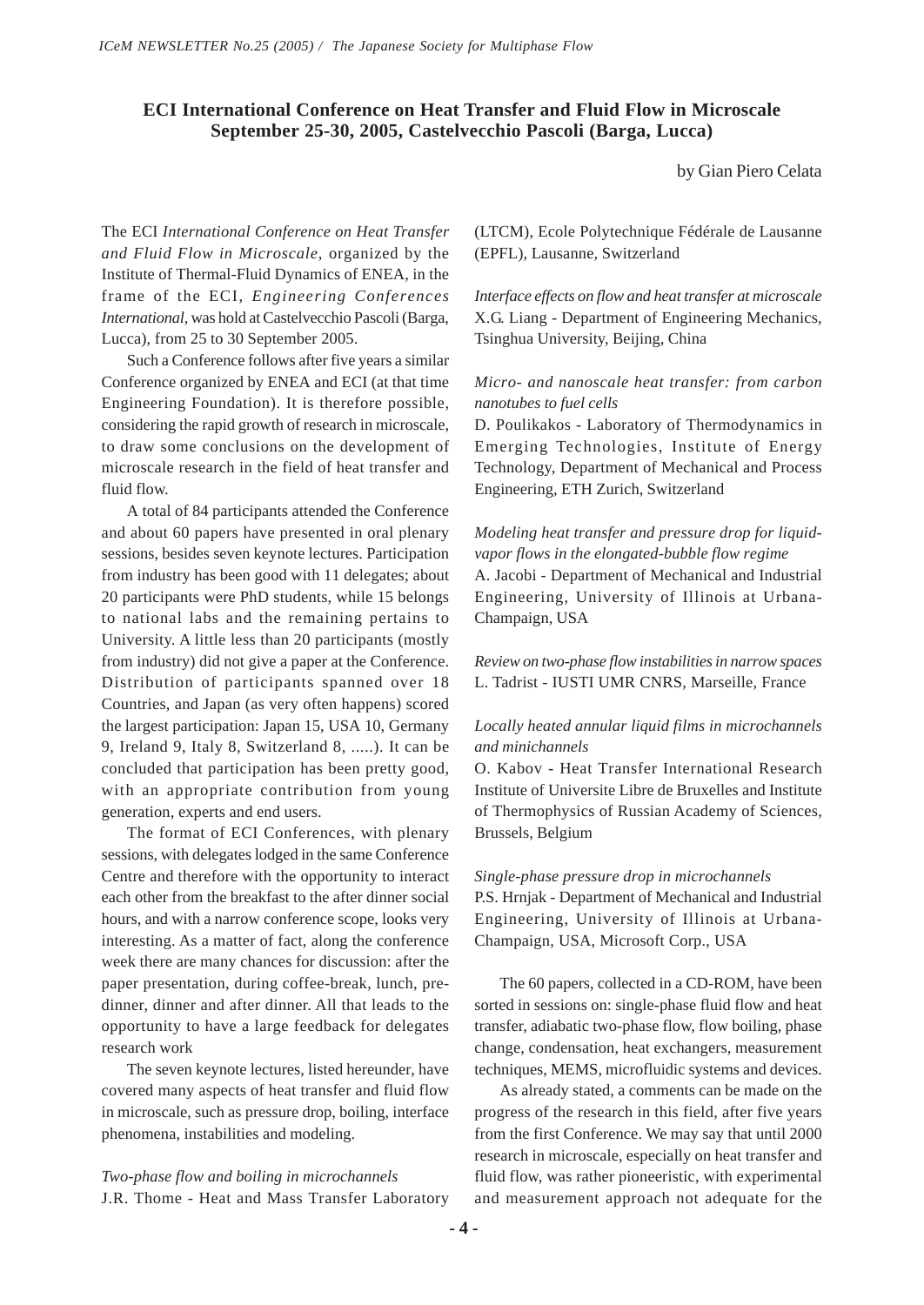precision required when referring to very reduced geometric scale.

As an example, the measurement of the channel diameter has to be made with a precision of less than one micron in order to avoid large uncertainty in the evaluation of fluid velocity and friction factor. Also, the experimental evaluation of the surface roughness is another important issue, as it plays a role in heat transfer and fluid flow even in laminar flow (this aspect has not been completely cleared yet). Such measurements have to be made all along the channel axis, as they are supposed to change due to manufacturing process. Use of advanced SEM and laser optical profilometer is highly recommended to get this essential information. Nonetheless, it is clear how such measurements implies the destruction of the test section and have to be made after the tests preventing from repetition of tests on the same microchannel. Pressure drop measurement is quite tough because of the microscopic size of the channels and the consequent problem of carefully drill pressure taps. This sometimes calls for tricky methods leading to a reduction of the uncertainty though always present. Wall temperature measurement in turn requires the development of special micro-thermocouples developed specifically for such applications.

So, considering the above instrumental and experimental troubles, we may say that five years ago it was quite clear the contradictory trend of similar tests conducted in different laboratories, evidencing a large discrepancy with the traditional theories. A general agreement existed that contradictory findings were mainly due to experimental uncertainty and inadequate instrumentation. After five years, as a main conclusion from the present Conference, we may say that, at least as far as single-phase fluid flow (gas or liquid) is concerned, the higher accuracy in the tests and the larger availability of more adequate measurement techniques have lead to a convergence of similar experimental results and to the general good verification of existing theories for macroscale.

We have to be more cautious for single-phase heat transfer, where the uncertainty still associated with the wall temperature and the effect of conjugate heat transfer (due to axial conduction) still prevents a general comprehension of the phenomenon.

Two-phase flow, both adiabatic and with phase change, exhibits a complex situation. Experimental results look fairly consistent but available predictive tools are far from being adequate. This is by all means due to the complexity of two-phase flow and to different flow pattern and bubble dynamics in a microchannel. Let us imagine that a 100 micron bubble in a large pipe may have a dynamics which can be considered independent of the geometric constraints, while the same bubble (or a smaller one) in a microchannel may be even deformed by the channel walls and anyway tends to occupy the whole cross section. In this case an accurate characterization of two-phase flow in microchannels is required along with an upgrade of predictive tools (if not necessary to have new ones), which are generally largely based on an empirical-experimental basis.

Eventually, if we are able to create a deep synergisms between experimentation and modeling this may lead to a great benefit to data analysis, their design and conduction.

The contribution of Conference co-Chairs, Prof. Nobuhide Kasagi, Dr. Satish G. Kandlikar and Prof. John R. Thome, has been very much appreciated.

The next Conference is tentatively planned for Autumn 2005 in Japan.

Dr. Gian Piero Celata Conference Chair Institute of Thermal-Fluid Dynamics ENEA Casaccia E-mail: celata@casaccia.enea.it

**The JSMF Annual Meeting 2005** was held at Tokyo, Kogakuin University on 1st-3rd

August, 2005. During the Meeting, **the 24th Multiphase Flow Symposium** was held 3rd.

Please visit

#### **http://www.jsmf.gr.jp/meet2005/index.html**

to check these programs for your reference.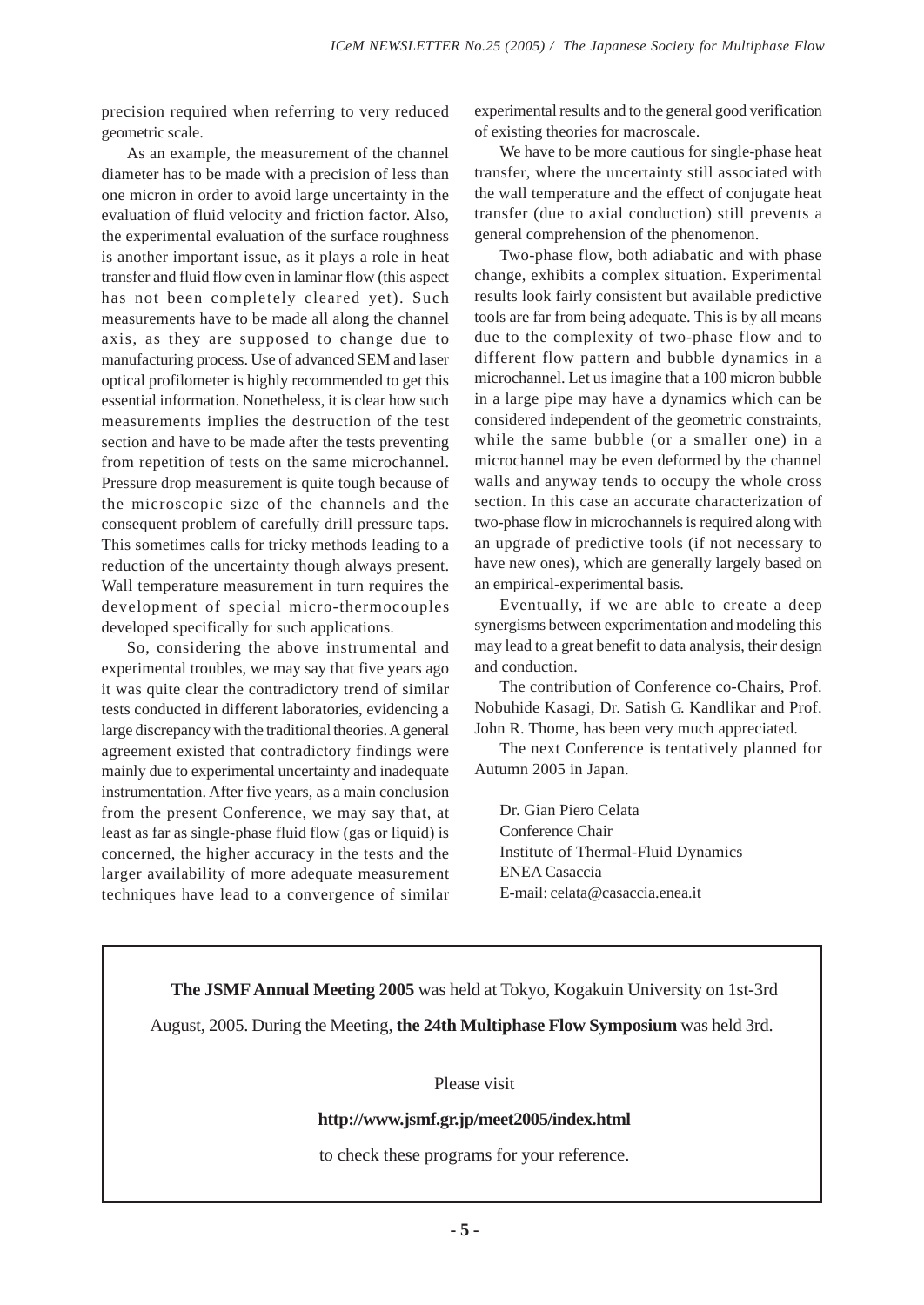# **22nd Zurich Short Course on Modelling and Computation of Multiphase Flows March 14-18, 2005, Zurich, Switzerland**

by George Yadigaroglu

Courses similar to this one have been offered in the past at Stanford University, at the University of California-Santa Barbara and for 22 years now at ETH-Zurich; over the last two decades, some 1300 participants attended the Zurich courses that are very well known in Europe. The last few years several participants from the US, Asian countries and in particular Japan have also attended the courses.

The courses are organised in a modular form as intensive introductory courses for persons having basic knowledge of fluid mechanics, heat transfer, and numerical techniques, but also serve as advanced courses for specialists wishing to obtain the latest information.

*Part I*, *Bases* covered the common background material and emphasised the latest modelling and computational aspects of multiphase flows. After an introduction to the course, the lectures covered first the basics: the empirical and phenomenological models for flow regimes, pressure drop and void fraction as well as two-phase heat transfer. A rigorous introduction to multifield models and closure laws followed. Special attention was given to thermal non-equilibrium flows and multicomponent systems. Numerical methods and an introduction to CMFD completed the basics in *Part I*. Finally a lecture on instabilities in two-phase flow covered both the instabilities of the liquid-gas interfaces, as well as two-phase system instabilities. A lecture on flow and heat transfer in micro-channels introduced this topic of great current interest to the audience.

*Part IIA*, *New Reactor Systems and Methods* covered core design and the multiphase phenomena in LWRs as well as advanced computational modelling and scaling for these systems. Some of the most recently proposed advanced reactor system designs (including those in Generation IV) were then reviewed, as well as the state-of-the-art and beyond in modelling and simulation methods for core design and accident analysis.

*Part IIB*, the module on *Computational Multi-Fluid Dynamics (CMFD)* reflected the growing interest in the application of CFD techniques to multi-phase flows. This part of the course was again expanded to cover most new computational techniques. It included lectures on the Volume of Fluid (VOF) method, the ghost fluid and level-set methods, embedded interface methods, the phase field method, Lattice Gas Cellular Automata, as well as reviews of applications of all these.

Finally a new module, *CMFD with Commercial Codes* was added this year in response to numerous requests and gave to the participants the possibility to meet the main commercial code developers who presented the two-phase computational capability of their codes.

Numerous movies, videos, animations, and computer simulations, some classical, some produced very recently, were offered again to illustrate the physical phenomena and the numerical techniques.

The lecturers in this series of carefully organized courses are experts in their respective fields but are selected also for their pedagogical capabilities. This year they included: S. Banerjee, M.L. Corradini, G. Hetsroni, G.F. Hewitt, M. Ishii, S. Lo, G. Scheuerer, G. Tryggvason, S. A. Vasquez, G. Yadigaroglu and S. Zaleski.

The course was hosted, as usual by the Swiss Federal Institute of Technology (ETH) in Zurich, Switzerland. The participants received an extensive set of lecture notes and copies of all the standardised presentations. The course language was English. The exact schedule and contents of lectures can be found in the Course web site: http://www.ascomp.ch/ ShortCourse.

Prof. George Yadigaroglu, em. ETH, WEN B-13 Weinbergstr. 94 CH-8006 Zurich, Switzerland tel: +41-44-632.4615 fax: +41-44-632.1105 e-mail: yadi@ethz.ch http://www.lkt.mavt.ethz.ch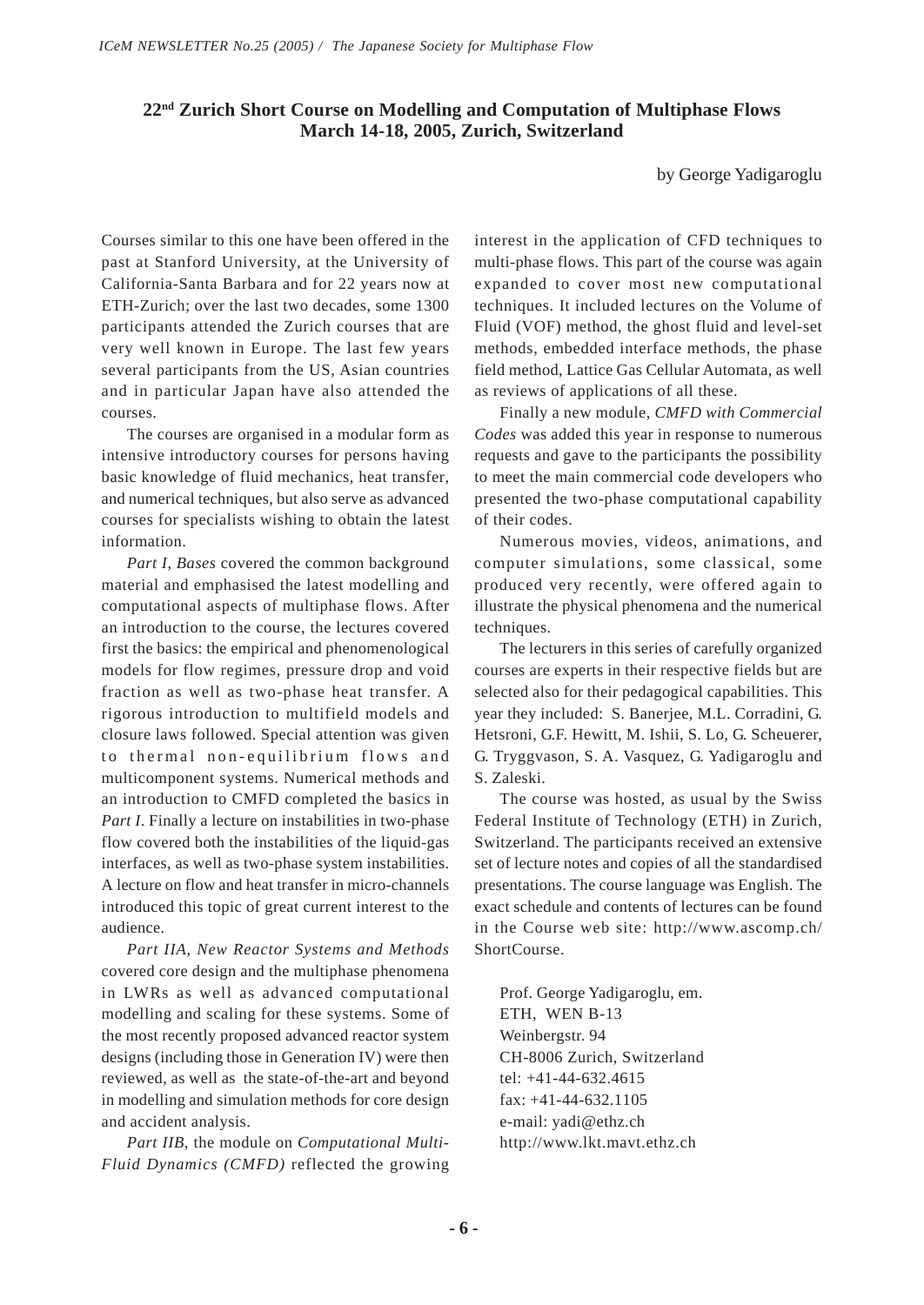# **Future Meetings**

Following list includes Conference Name, Place, Date and Contact.

# **6th International Symposium on High Temperature Air Combustion and Gasification (HiTACG 2005)**

Essen, Germany, October 17-19, 2005 Dr.-Ing. M. Flamme Gaswarme-Institut e.V. Essen, Hafenstrase 101, D-45356 Essen, Germany Tel: +49-201-3618269, Fax: +49-201-3618238 E-mail: mflamme@gwi-essen.de http://www.gwi-essen.de/hitacg/

# **Third International Conference on Computational Methods in Multiphase Flow 2005**

Portland, Maine, USA, October 31-November 2, 2005 Prof. C. A. Brebbia, Wessex Institute of Technology, UK Prof. A. A. Mammoli, University of New Mexico, USA http://www.wessex.ac.uk/conferences/2005/mpf05/ index.html

## **2005 ASME International Mechanical Engineering Congress and Exposition (IMECE)**

Orlando, Florida, USA, November 5-11, 2005 Prof. Michael J. Askew E-mail: askewm@uakron.edu http://www.asmeconferences.org/Congress05/

#### **ANS Winter Meeting and Nuclear Technology Expo**

Omni Shoreham Hotel, Washington, D.C., November 13-17, 2005 Dr. Thomas A. Christopher, AREVA

Dr. Michael Wallace, Constellation Generation http://www.ans.org/meetings/docs/2005/wm2005 cfp.pdf

# **The Fifth International Symposium on Advanced Fluid Information (AFI2005)**

Tohoku University, Sendai, Japan, December 8-9, 2005

#### **--------------- 2006 ---------------**

# **The 18th National & 7th ISHMT/ASME Heat and Mass Transfer Conference**

Indian Institute of Technology, Guwahati, India, January 4-6, 2006 Prof. P. S. Robi Organizing Secretary

Prof. Subhash C. Mishra IIT Guwahati, Guwahati - 781039, INDIA Tel: +91-361-2582660 /+91-9864072060 Fax: +91-361-2582660 / 2690762 E-mail: hmtc@iitg.ac.in http://www.iitg.ac.in/hmtc/

## **The Eleventh International Symposium on Transport Phenomena and Dynamics of Rotating Machinery**

Honolulu, Hawaii USA, February 26 - March 2, 2006 Prof. Knox T. Millsaps Mechanical and Astronautical Engineering Naval Postgraduate School Monterey, CA 93943 USA E-mail: millsaps@nps.navy.mil (millsaps@nps.edu) http://www.isromac.org/

# **Eurotherm Seminar 78 "Computational Thermal Radiation in Participating Media II"**

Poitiers, France, April 5-7, 2006 Dr. Denis Lemonnier, Heat Transfer Laboratory, ENSMA, Poitiers, France LET- ENSMA, BP. 40109 86961 Futuroscope Chasseneuil, France Tel.: +33 5 49 49 81 16 Fax: +33 5 49 49 81 01 E-mail: euro78@ensma.fr http://www.euro78.ensma.fr/

#### **The Fifth World Congress on Particle Technology**

Orlando, Florida, USA, April 23-27, 2006 Prof. George E. Klinzing University of Pittsburgh Tel: (+1) 412-624-0784 E-mail: confchair@wcpt5.org http://www.wcpt5.org/

# **6th International Conference on Boiling Heat Transfer VI**

Spoleto, Italy, May 7-12, 2006 Dr. Gian Piero Celata, ENEA Casaccia, Inst. of Thermal Fluid Dynamics, Rome, Italy E-mail: celata@casaccia.enea.it http://www.engconfintl.org/6ak.html

# **ASME ATI Conference**

Milan Italy, May 14-17, 2006 ATI Sez. Lombardia Tel: +39.02.78.49.89 Fax: +39.76.00.94.42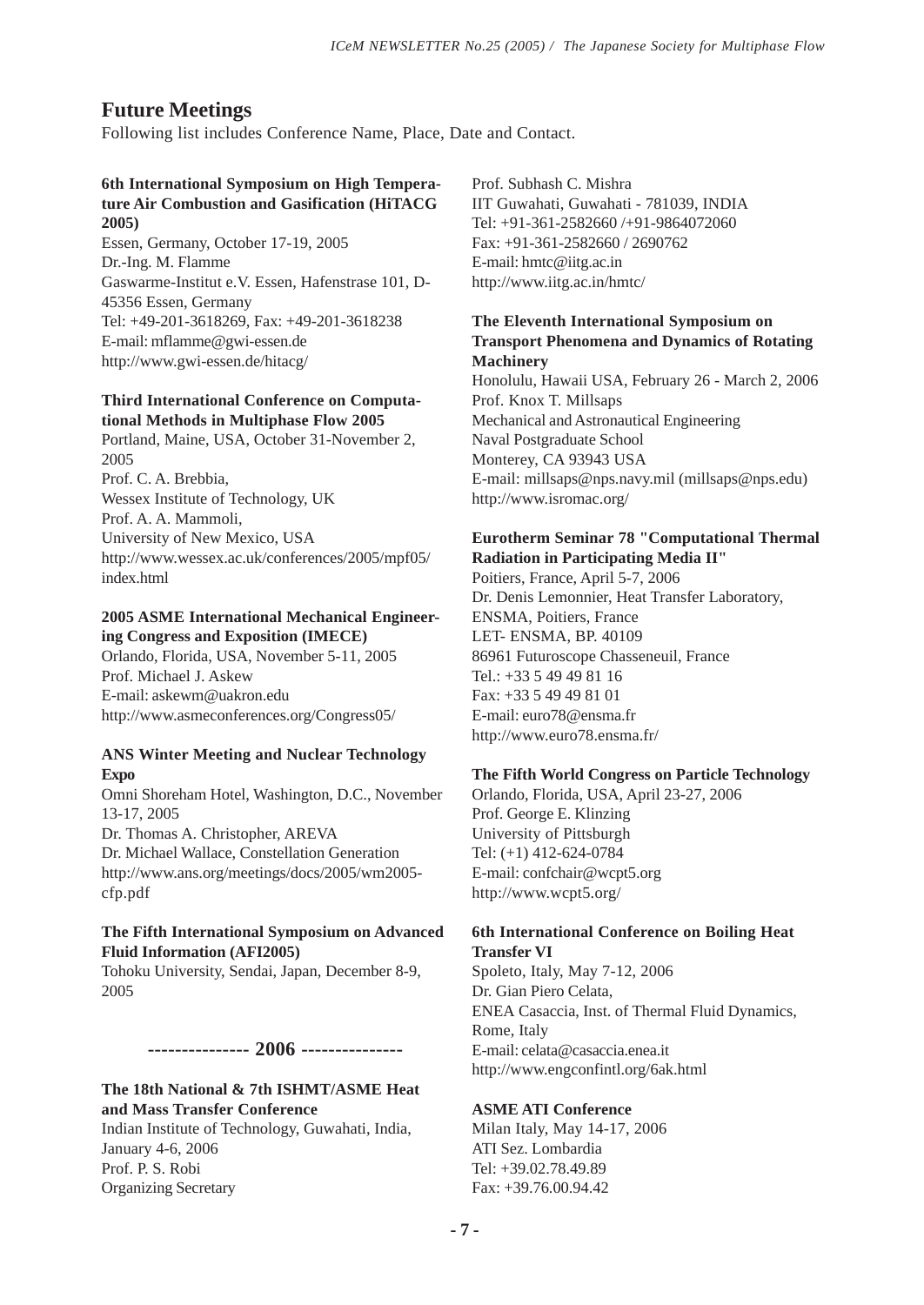E-mail: atilombardia@atilombardia.overweb.it http://www.asmeati2006.it

# **The Eleventh Asian Congress of Fluid Mechanics (11ACFM)**

Kuala Lumpur, Malaysia, May 22-25, 2006 Prof. C. S. Ow E-mail: acfm@iem.org.my http://11acfm.mmu.edu.my/

# **ITherm 2006**

San Diego, CA, USA, May 30 - June 2, 2006 Prof. Bahgat G. Sammakia Director, Integrated Electronics Engineering Center State University of New York at Binghamton P. O. Box 6000, Verstal Parkway East Binghamton, NY 13902-6000 USA Tel: 607-777-6880 E-mail: bahgat@binghamton.edu http://www.itherm.org/

# **ANS Annual Meeting**

Reno, NV, USA, June 4-8, 2006 Dr. Joseph Parrish, Energy Northwest Dr. Louis E. Pardi, Washington Group International, Inc. http://www.ans.org/meetings/index.cgi?c=n

# **13th International Symposium on "Applications of Laser Techniques to Fluid Mechanics"**

Lisbon, Portugal, June 26-29, 2006 Prof. R. J. Adrian, Arizona State University, USA Prof. D. F. G. Durao, Universidade Lusiada, Portugal Prof. K. Hishida, Keio University, Japan Prof. A. L. Moreira, Instituto Superior Tecnico, Portugal Prof. C. Tropea, Technical University of Darmstadt, Germany E-mail: llaser@dem.ist.utl.pt http://in3.dem.ist.utl.pt/lxlaser2006/

#### **Sixteenth Symposium on Thermophysical Properties**

Boulder, CO, USA, July 30 - August 4, 2006 Prof. Dan Friend Physical and Chemical Properties Division, 838.08 National Institute of Standards and Technology 325 Broadway Boulder, CO 80303 U.S.A. Fax: 303-497-5224 Prof. Andreas Mandelis Department of Mechanical Engineering University of Toronto 5 King's College Road Toronto, Ontario M5S 3G8 Canada E-mail: symp16@boulder.nist.gov

http://symp16.boulder.nist.gov/

# **International Heat Transfer Conference (IHTC-13)**

Sydney, NSW, Australia, August 13-18, 2006 Prof. Graham de Vahl Davis School of Mechanical and Manufacturing Engineering The University of New South Wales Sydney, NSW, Australia 2052 Tel: +61 2 9385 4099 Fax: +61 2 9963 1222 E-mail: ihtc-13@unsw.edu.au http://ihtc-13.mech.unsw.edu.au/

#### **The 5th International Conference for Conveying and Handling of Particulate Solids (CHoPS-05)**

Hilton Hotel, Sorrento, Italy, August 27-31, 2006 Prof. Paolo Massacci Tel: +39-06-44585-605 Fax: +39-06-44585-618 E-mail: paolo.massacci@uniroma1.it http://www.ortra.com/solids/

## **17th International Symposium on Transport Phenomena (ISTP-17)**

Toyama International Conference Center, Toyama, Japan, September 4-8, 2006 Prof. Masaru Ishizuka, Toyama Prefectural University Department of Mechanical Systems Engineering E-mail: ishizuka@pu-toyama.ac.jp E-mail: istp17@pac.ne.jp http://www.pac.ne.jp/istp17/

#### **12th International Symposium on Flow Visualization**

Gottingen, Germany, September 10-14, 2006 Prof. Jurgen Kompenhans German Aerospace Center (DLR) Institute of Aerodynamics and Flow Technology, Bunsenstrasse 10, 37073 Gottingen, Germany Tel: + 49 551 709 2460 Fax: + 49 551 709 2830 E-mail: juergen.kompenhans@dlr.de http://www.as.go.dlr.de/ISFV12/

## **IUTAM Symposium 2006 NAGOYA, "Computational Physics and New Perspectives in Turbulence"**

Integrated Building in Nagoya University, Nagoya, Japan, September 11-14, 2006

E-mail: iutam-nagoya@fluid.cse.nagoya-u.ac.jp http://www.fluid.cse.nagoya-u.ac.jp/%7Ekaneda-lab/ iutam2006/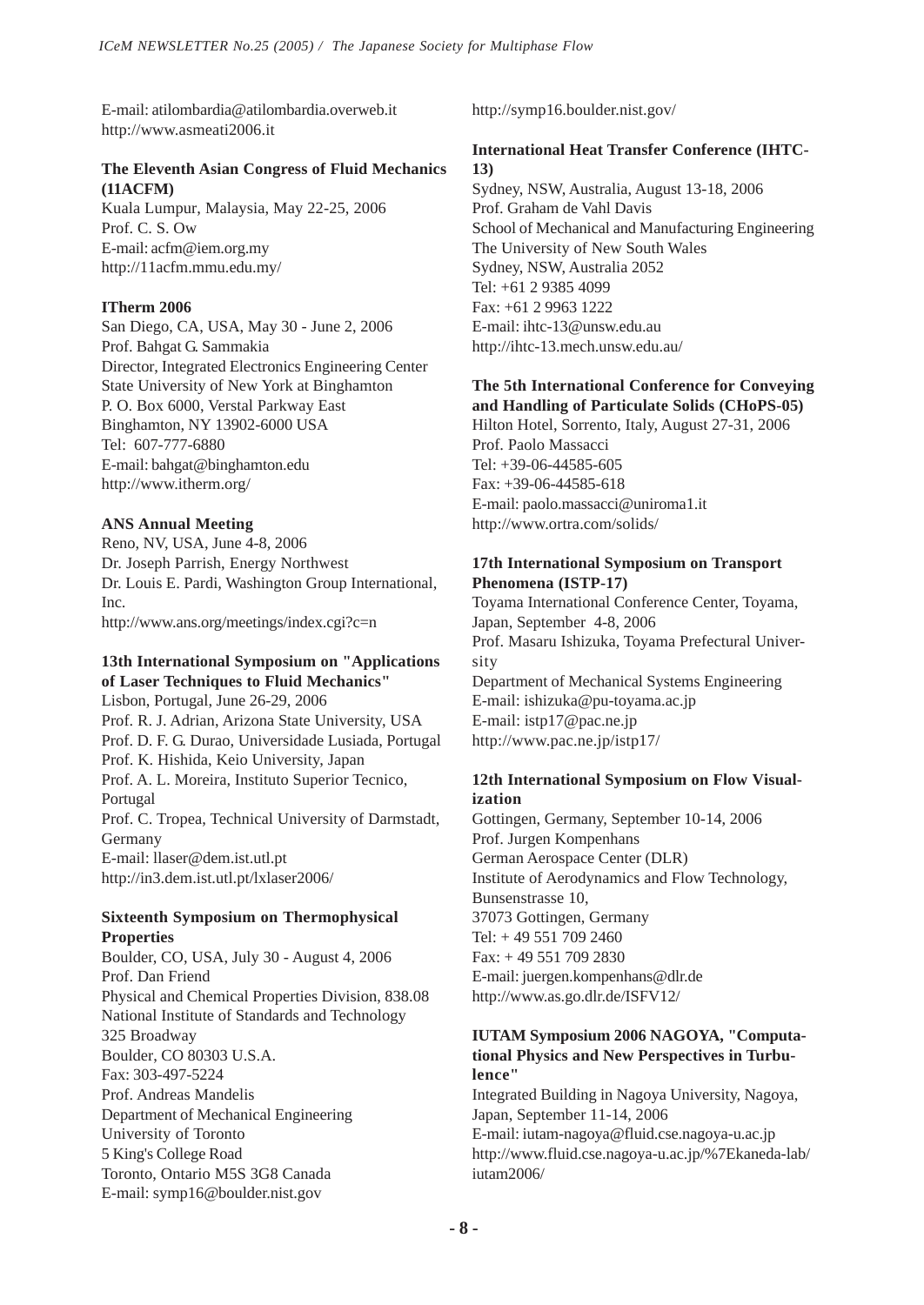# **The 8th International Heat Pipe Symposium**

Kumamoto University, Kumamoto, Japan, September 24-27, 2006 Prof. Hideaki Imura Department of Mechanical Engineering and Materials Science, Faculty of Engineering, Kumamoto University 2-39-1 Kurokami, Kumamoto, 860-8555 Tel & Fax: (+81)-96-342-3752 E-mail: imura@gpo.kumamoto-u.ac.jp http://www.mech.kumamoto-u.ac.jp/8ihps/

# **ANS Winter Meeting and Nuclear Technology Expo**

Albuquerque, NM, USA, November 12-16, 2006 Dr. Robert W. Kuckuck, Los Alamos National Laboratory Dr. Thomas O. Hunter, Sandia National Laboratory http://www.ans.org/meetings/index.cgi?c=n

# **3rd BSME - ASME International Conference on Thermal Engineering** Dhaka, Bangladesh, December 20-22, 2006

Prof. A.K.M. Sadrul Islam Dept of Mechanical and Chemical Engineering Islamic University of Technology Board Bazar, Gazipur-1704, Bangladesh E-mail: sadrul@iut-dhaka.edu, sadrul@me.buet.ac.bd http://www.iutoic-dhaka.edu/bsme\_asme\_icte2006/

**--------------- 2007 ---------------**

**6th International Conference on Multiphase Flow** Leipzig, July 9-13, 2007

| <b>Executive Division of The Japanese Society for Multiphase Flow (2005-2006)</b> |                                                          |
|-----------------------------------------------------------------------------------|----------------------------------------------------------|
| President                                                                         | M. Naito (Nuclear Power Engineering Corporation)         |
| <b>Vice Presidents</b>                                                            | Y. Tsuji (Osaka University)                              |
|                                                                                   | A. Shimizu (Kyushu University)                           |
|                                                                                   | T. Narabayashi (Toshiba Corporation)                     |
| <b>Chair of Informatics Division</b>                                              |                                                          |
|                                                                                   | K. Tsuchiya (Doshisha University)                        |
| Chair of General Affairs Division                                                 |                                                          |
|                                                                                   | K. Nishida (Hitachi, Ltd.)                               |
| <b>Chair of Planning Division</b>                                                 |                                                          |
|                                                                                   | M. Seki (Kansai University)                              |
|                                                                                   | Chair of International Intercourse Division              |
|                                                                                   | T. Tanaka (Osaka University)                             |
| <b>Executive Office of JSMF:</b>                                                  |                                                          |
|                                                                                   | Gakujyutu Shuppan Insatu Co.                             |
|                                                                                   | 2-14-9 Kasugadenaka, Konohana-ku, Osaka, 554-0022, JAPAN |
|                                                                                   | Tel: $+81-6-6466-1588$ Fax: $+81-6-6463-2522$            |
|                                                                                   | E-mail: office@jsmf.gr.jp                                |
|                                                                                   | WWW: homepage http://www.jsmf.gr.jp/index.htm            |